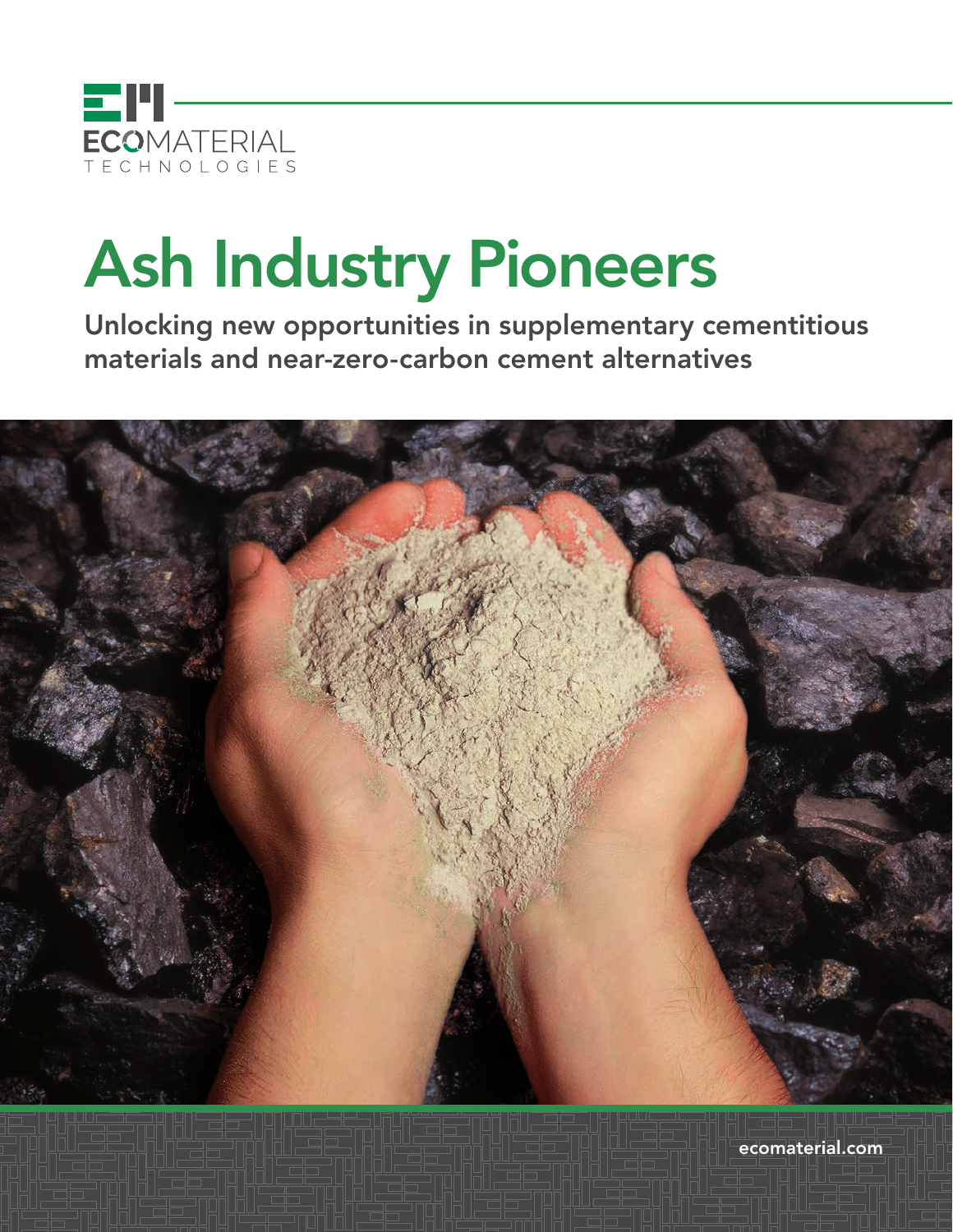Eco Material Technologies combines the operations of Boral Resources – America's largest manager and marketer of fly ash and other coal combustion products – with Green Cement Inc. – a manufacturer of near-zero-carbon cement alternatives.



Eco Material offers the industry's most comprehensive suite of products and services, including:

# COAL ASH AND SYNTHETIC GYPSUM MARKETING

As the leader in coal combustion products marketing for decades, Eco Material is the only ash marketer with a truly national footprint. Supplying fly ash for concrete, synthetic gypsum for wallboard and agricultural uses, and a variety of specialty products used in an array of construction materials, Eco Material matches materials with their most effective utilization options.

# POWER PLANT SERVICES

Eco Material also assists its utility partners by handling the full range of materials management tasks, including operating and maintaining ash collection systems and storage facilities; providing quality assurance; managing environmental compliance, including landfill management; and engineering, constructing, and renovating of ash handling facilities.

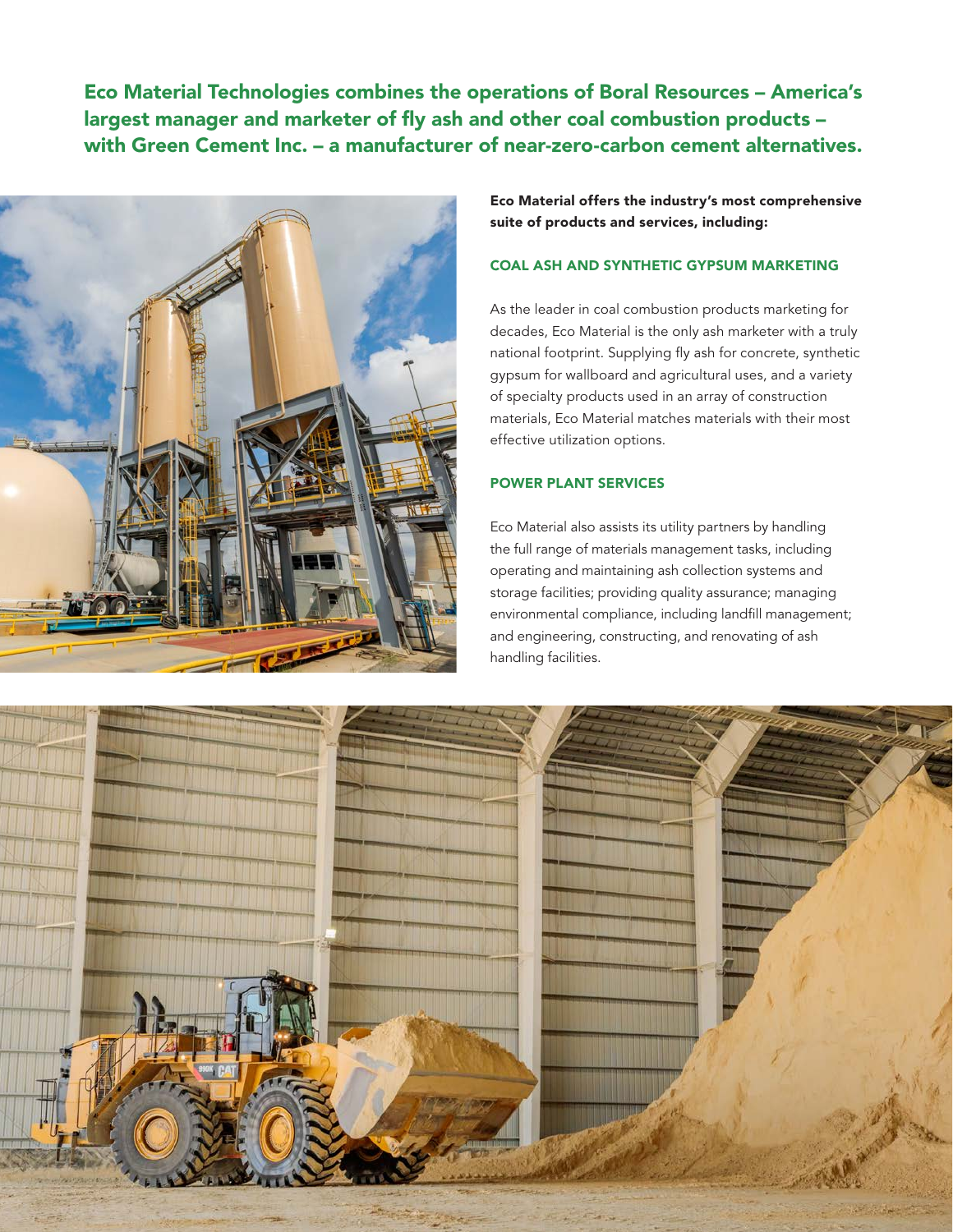

# FEATURED PRODUCTS AND TECHNOLOGIES

#### Green Cement

Eco Material Technologies has reengineered pozzolanic cement to make it react faster—matching the one-day performance of portland cement. PozzoSlag® can replace a significant portion of the portland cement required to make high-strength, durable concrete. It is 20% stronger than portland cement in 28 days and continues to gain long-term strength. Moreover, PozzoSlag® can be made at room temperature with virtually no emissions—a nearzero-carbon cement.

# Harvesting and Beneficiation

Eco Material Technologies offers harvesting and beneficiation of previously disposed ash—in which ash is excavated, screened, dried, and processed into a quality pozzolan for commercial use in concrete. Eco Material also offers a range of beneficiation technologies, including Carbon Burn-Out – a technology that improves the quality of fly ash produced at coal-fueled electric generating stations, making the ash suitable for use in concrete and other high-value applications.

### Natural Pozzolans

Now entering the southwestern U.S. market, Kirkland natural pozzolan is a Pumiceous Tuff that meets the requirements of the Class N category of ASTM C618 as a natural pozzolan. When used in concrete, the material can provide many benefits, especially in terms of durability. Concrete proportioned with Kirkland natural pozzolan develops properties that are not attainable by concrete proportioned with portland cement alone.



![](_page_2_Picture_9.jpeg)